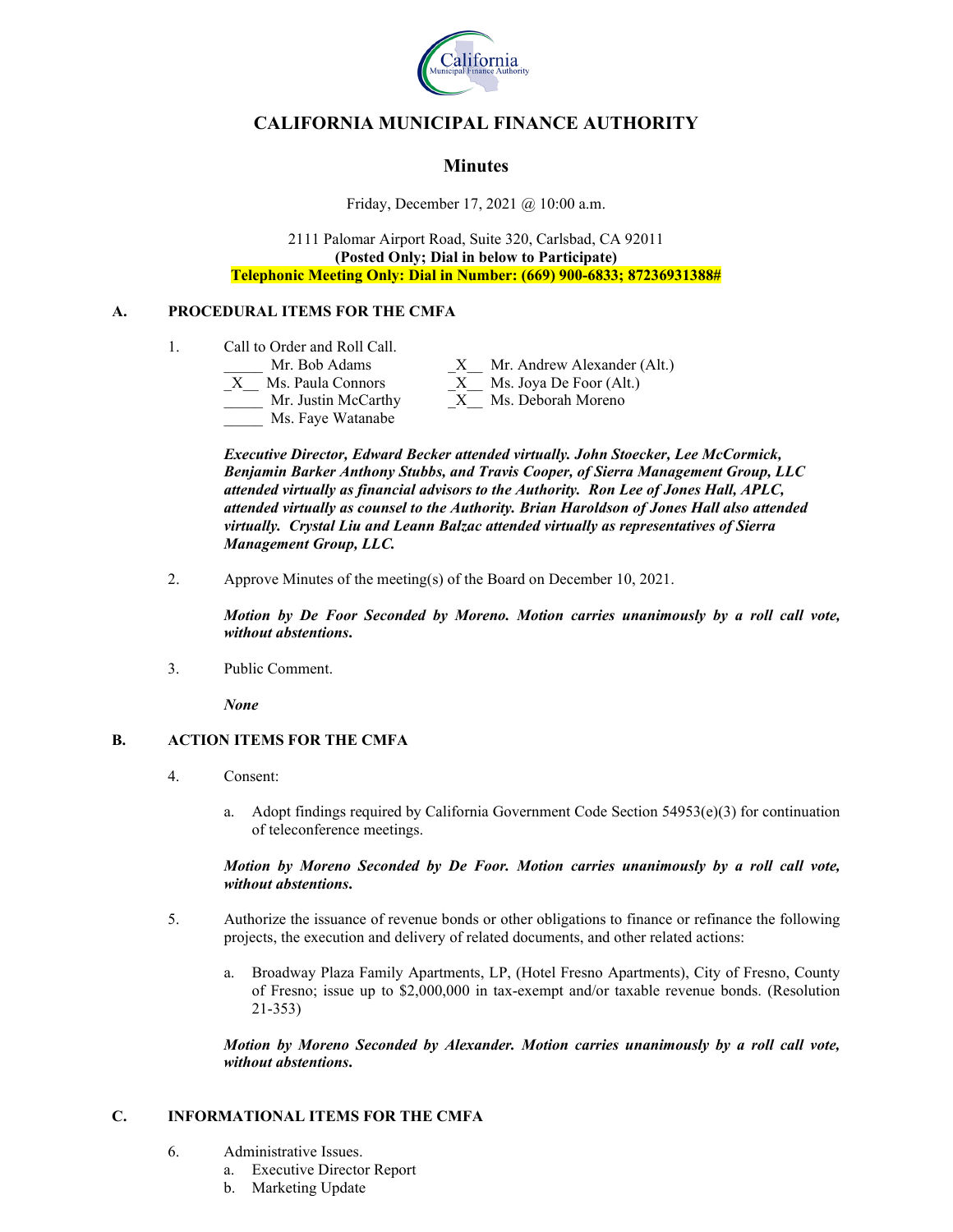- c. Membership Update
- d. Transaction Update
- e. Legislative Update
- f. Legal Update

### *Administrative issues were discussed.*

7. Adjournment.

*Motion by De Foor Seconded by Moreno. Motion carries unanimously by a roll call vote, without abstentions***.**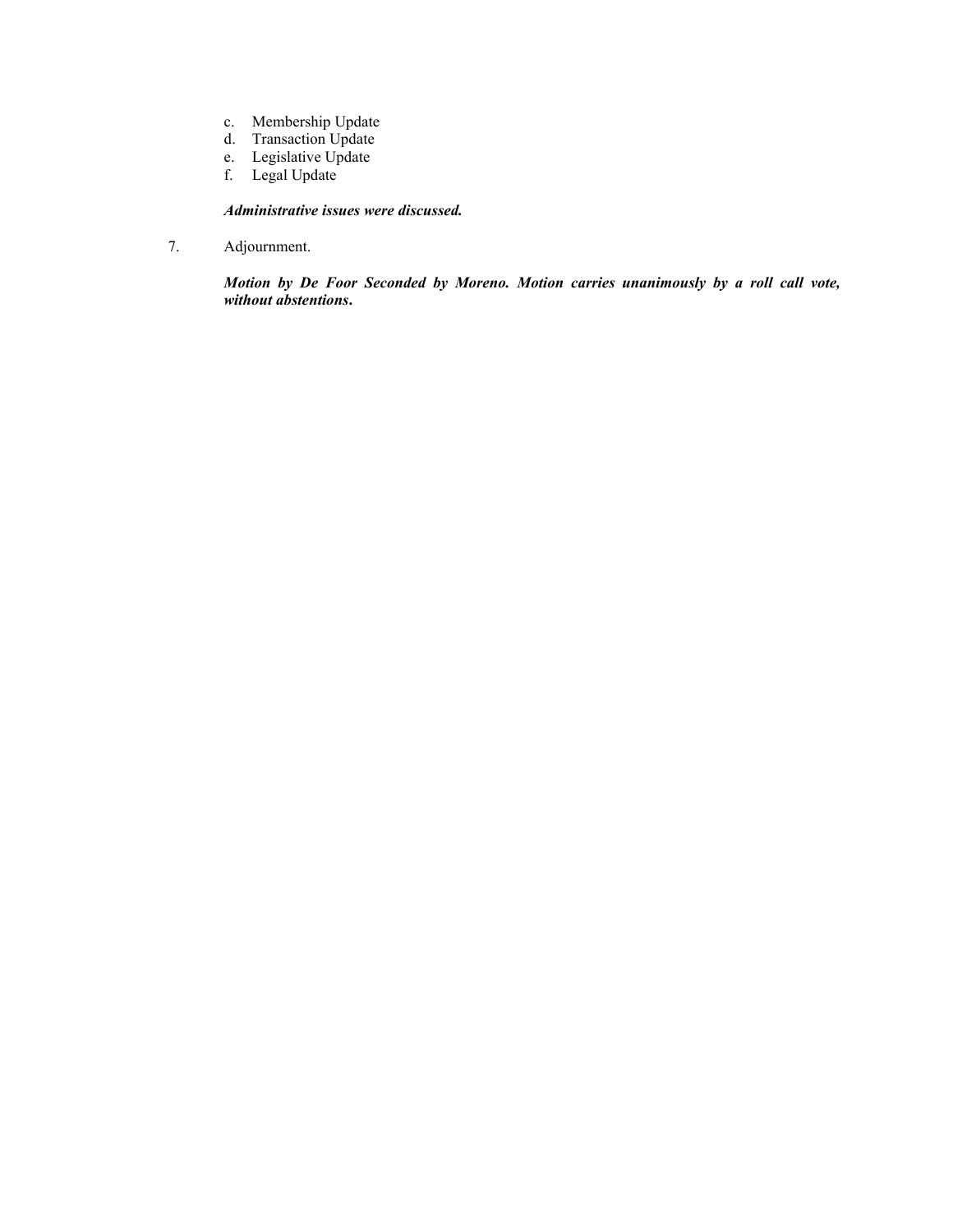

# **CMFA SPECIAL FINANCE AGENCY**

## **Minutes**

Friday, December 17, 2021 @ 10:00 a.m.

2111 Palomar Airport Road, Suite 320, Carlsbad, CA 92011 **(Posted Only; Dial in below to Participate) Telephonic Meeting Only: Dial in Number: (669) 900-6833 Access Code: 87236931388#**

### **A. PROCEDURAL ITEMS**

1. Call to Order and Roll Call.

| Mr. Bob Adams       | X Mr. Andrew Alexander(Alt.) |
|---------------------|------------------------------|
| Ms. Paula Connors   | $X$ Ms. Joya De Foor (Alt.)  |
| Mr. Justin McCarthy | X Ms. Deborah Moreno         |
| Ms. Faye Watanabe   |                              |

*Executive Director, Edward Becker attended virtually. John Stoecker, Lee McCormick, Benjamin Barker Anthony Stubbs, and Travis Cooper, of Sierra Management Group, LLC attended virtually as financial advisors to the Authority. Ron Lee of Jones Hall, APLC, attended virtually as counsel to the Authority. Brian Haroldson of Jones Hall also attended virtually. Crystal Liu and Leann Balzac attended virtually as representatives of Sierra Management Group, LLC.*

2. Approve Minutes of the meeting(s) of the Board on December 10, 2021.

*Motion by Alexander Seconded by De Foor. Motion carries unanimously by a roll call vote, without abstentions***.**

3. Public Comment.

*None*

### **B. ACTION ITEMS**

- 4. Consent:
	- a. Adopt findings required by California Government Code Section 54953(e)(3) for continuation of teleconference meetings.
	- b. Adoption of a Resolution (Resolution 21-008) evidencing its approval of additional Members of the Authority.

*Motion by Moreno Seconded by De Foor. Motion carries unanimously by a roll call vote, without abstentions***.**

### **C. INFORMATIONAL ITEMS**

- 5. Administrative Issues.
	- a. Executive Director Report
	- b. Transaction Update

#### *Administrative issues were discussed.*

6. Adjournment.